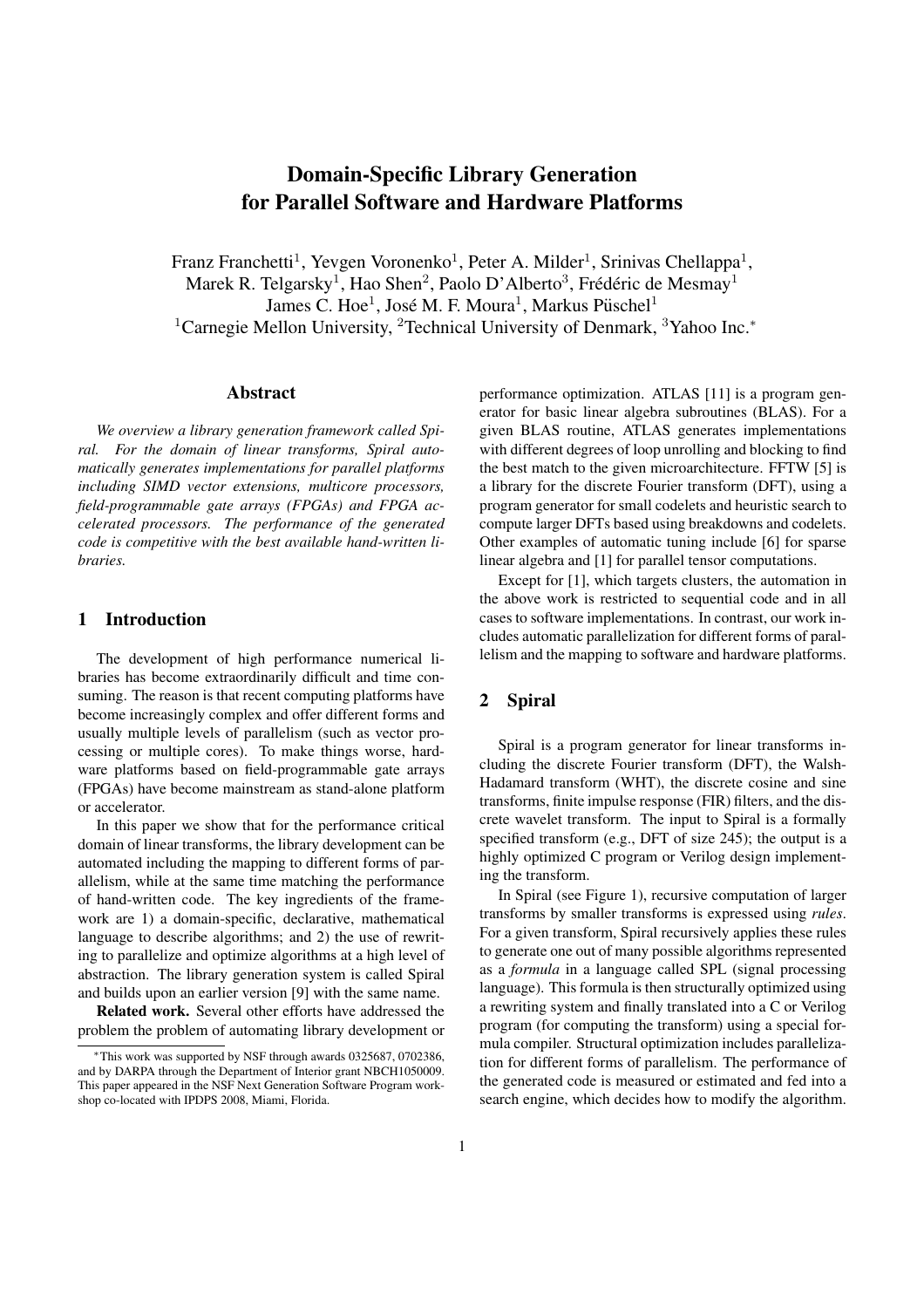

**Figure 1. The program generator Spiral.**

This means, the search changes the formula, and thus the code, by using dynamic programming or other search methods. Eventually, this feedback loop terminates and outputs the fastest program found in the search. The basic architecture of the system was built in [9]. Here, we explain how we extended the system to parallel platforms including FPGAs. The key is the use of a declarative mathematical language as described next.

**Declarative framework.** A (linear) transform is a matrix-vector multiplication  $x \mapsto y = Mx$ , where x is a real or complex input vector, M the transform matrix, and y the result. For example, for an input vector  $x \in \mathbb{C}^n$ , the DFT is defined by the matrix

$$
\text{DFT}_n = [\omega_n^{k\ell}]_{0 \le k,\ell < n}, \quad \omega_n = \exp(-2\pi i/n).
$$

Algorithms for transforms are typically divide-and-conquer and can be viewed as factorizations of the transform into sparse, structured matrices [10]. The structure is exhibited through matrix operators like the product ·, the direct sum ⊕, and, most importantly the Kronecker product ⊗ defined as

$$
A \otimes B = [a_{k\ell}B], A = [a_{k\ell}].
$$

Then, for example, the Cooley-Tukey FFT algorithm can be written as the *break-down rule*

$$
\text{DFT}_{mn} \to (\text{DFT}_m \otimes I_n) D_{m,n} (I_m \otimes \text{DFT}_n) L_m^{nm} \quad (1)
$$

with the identity matrix  $I_n$ , the diagonal matrix  $D_{m,n}$  and the stride permutation matrix  $L_m^{nm}$ .

The matrix formula language, called SPL, is declarative: it describes the dataflow of computation and its structure. Spiral contains about 50 transforms and more than 200 breakdown rules.

## **3 Mapping Formulas to Parallel Platforms**

The key observation is that formula constructs can be related to properties of the target architecture. In particular, certain formula constructs can be implemented efficiently on a particular type of hardware while they are ill-suited for other types of hardware. As example, in (1) the construct

$$
I_m \otimes DFT_n \tag{2}
$$

has a perfect structure for m-way parallel machines. Similarly, the construct

$$
\text{DFT}_m \otimes I_n \tag{3}
$$

has a perfect structure for *n*-way vector SIMD (single instruction, multiple data) architectures [3]. However, (2) is ill-suited for vector SIMD architectures and (3) is ill-suited for parallel machines.

Further, formulas can be manipulated using algebraic identities [7] to change their structure. For instance, the identity

$$
\text{DFT}_m \otimes I_n = \mathcal{L}_m^{mn}(\mathcal{I}_n \otimes \text{DFT}_m) \mathcal{L}_n^{mn} \tag{4}
$$

replaces a vector formula by a parallel formula and introduces two stride permutations.

**Optimization through rewriting.** The basic idea in Spiral's formula optimization is to rewrite a generated formula into another formula that has a structure that maps well to a given target architecture. An important example is parallelization: Spiral rewrites formulas to obtain the right form and the right degree of parallelism.

Spiral's rewriting system for parallelization consists of three components to accomplish this goal:

- *Tags* encode target architecture types and parame-<br>ters. Specifically, Spiral uses the tags "vec( $\nu$ )" Specifically, Spiral uses the tags "vec( $\nu$ )" for SIMD vector extensions, "smp $(p, \mu)$ " for shared memory, "stream $(w)$ " for streaming on FPGAs, "partition( $s, A_n$ )" for HW/SW partitioning, and "gpu $(n, t)$ " for graphics processors. The meaning of the parameters is explained later.
- *Base cases* encode formula constructs that can be mapped well to a given target architecture. For instance, we denote a *p*-way parallel base case generalizing (2) with  $I_p \otimes_{\parallel} A_n$ , using the tagged operator " $\otimes_{\parallel}$ ;"  $A_n$  is any  $n \times n$  matrix expression.
- *Rewriting rules* encode how to translate general formulas into base cases. For instance, we generalize (4) into the rewriting rule

$$
\underline{\underline{\mathcal{A}}_m \otimes \underline{\mathcal{I}}_n} \to \underline{\underline{\mathcal{L}}_m^{mn}} \left( \underline{\mathcal{I}}_p \otimes_{\parallel} (\underline{\mathcal{I}}_{n/p} \otimes \underline{\mathcal{A}}_m) \right) \underline{\underline{\mathcal{L}}_n^{mn}} \cdot \underline{\underline{\mathcal{S}}_m^{mn} \cdot \underline{\mathcal{S}}_m^{mn} \cdot \underline{\mathcal{S}}_m^{mn} \cdot \underline{\mathcal{S}}_m^{mn} \cdot \underline{\mathcal{S}}_m^{mn} \cdot \underline{\mathcal{S}}_m^{mn} \cdot \underline{\mathcal{S}}_m^{mn} \cdot \underline{\mathcal{S}}_m^{mn} \cdot \underline{\mathcal{S}}_m^{mn} \cdot \underline{\mathcal{S}}_m^{mn} \cdot \underline{\mathcal{S}}_m^{mn} \cdot \underline{\mathcal{S}}_m^{mn} \cdot \underline{\mathcal{S}}_m^{mn} \cdot \underline{\mathcal{S}}_m^{mn} \cdot \underline{\mathcal{S}}_m^{mn} \cdot \underline{\mathcal{S}}_m^{mn} \cdot \underline{\mathcal{S}}_m^{mn} \cdot \underline{\mathcal{S}}_m^{mn} \cdot \underline{\mathcal{S}}_m^{mn} \cdot \underline{\mathcal{S}}_m^{mn} \cdot \underline{\mathcal{S}}_m^{mn} \cdot \underline{\mathcal{S}}_m^{mn} \cdot \underline{\mathcal{S}}_m^{mn} \cdot \underline{\mathcal{S}}_m^{mn} \cdot \underline{\mathcal{S}}_m^{mn} \cdot \underline{\mathcal{S}}_m^{mn} \cdot \underline{\mathcal{S}}_m^{mn} \cdot \underline{\mathcal{S}}_m^{mn} \cdot \underline{\mathcal{S}}_m^{mn} \cdot \underline{\mathcal{S}}_m^{mn} \cdot \underline{\mathcal{S}}_m^{mn} \cdot \underline{\mathcal{S}}_m^{mn} \cdot \underline{\mathcal{S}}_m^{mn} \cdot \underline{\mathcal{S}}_m^{mn} \cdot \underline{\mathcal{S}}_m^{mn} \cdot \underline{\mathcal{S}}_m^{mn} \cdot \underline{\mathcal{S}}_m^{mn} \cdot \underline{\mathcal{S}}_m^{mn} \cdot \underline{\mathcal{S}}_m^{mn} \cdot \underline{\mathcal{S}}_m^{mn} \cdot \underline{\mathcal{S}}_m^{mn} \cdot \underline{\mathcal{S}}_m^{mn} \cdot \underline{\mathcal{S}}_m^{mn} \cdot \underline{\math
$$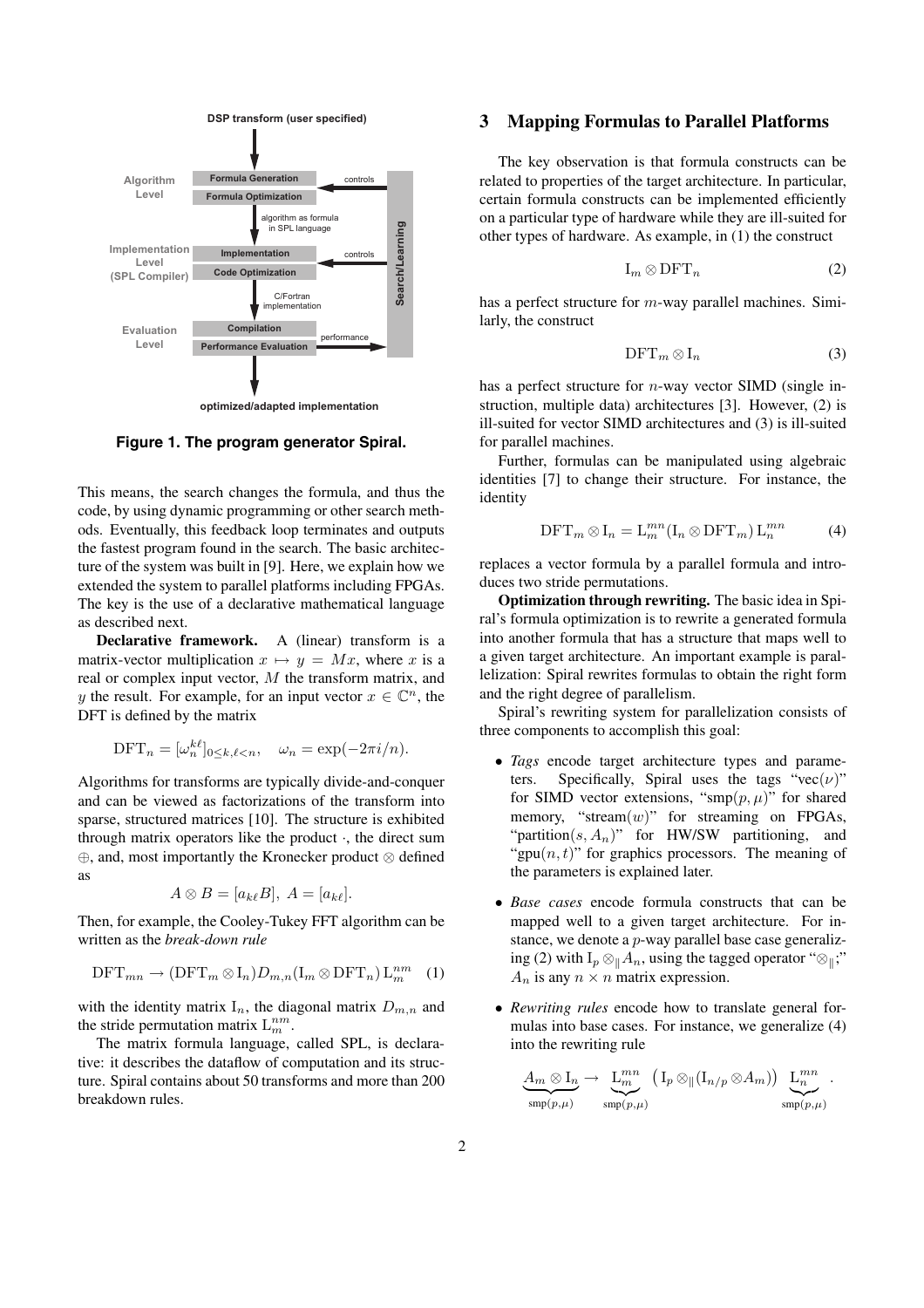This rule applies identity (4), but "knows" (due to the tag smp $(p, \mu)$ ) that the target architecture is a p-way parallel shared memory system, and thus introduces the matching base case  $I_p \otimes ||(I_{n/p} \otimes A_m)$ . The stride permutations  $L_m^{mn}$  and  $L_n^{mn}$  will be handled by further rewriting.

For every given platform or form of parallelism, we follow the same procedure to obtain the above components: 1) We identify the most important platform parameters and encode these as *tags*. 2) We identify formula constructs that can be mapped well to the target architecture, thus defining a set of *base cases*. We also specify their efficient implementation. 3) We identify a set of rewriting rules, parameterized by hardware parameters, which translate general constructs into base cases.

In the remainder of this section we provide additional details on this approach for vector SIMD extensions, multicore CPUs, GPUs, FPGAs, and partitioning across embedded CPUs and FPGAs.

**Vector SIMD instructions.** To generate efficient SIMD vector code we need to guarantee that all memory accesses are properly aligned and load/store whole vectors. All arithmetic should be done using vector operations and all data shuffling should take place in vector registers using efficient shuffle instructions (which may differ across supported SIMD architectures). The number of shuffle operations should be minimized.

We introduce the tag "vec $(\nu)$ " for vector SIMD operation using  $\nu$ -way vector instructions. The construct

$$
A\vec{\otimes}I_{\nu}\tag{5}
$$

(using the tagged operator "⊗ ") can be implemented solely using vector arithmetic and guarantees aligned memory access of whole vectors. Further, Spiral automatically builds a library of vectorized implementations of permutations for every supported vector architecture. The construct (5) and the vectorized permutations constitute some of the base cases for vector architectures.

Vector rewriting rules like

$$
\underbrace{A \otimes I_n}_{\text{vec}(\nu)} \to (A \otimes I_{n/\nu}) \vec{\otimes} I_{\nu} \tag{6}
$$

are parameterized by  $\nu$  and encode how to turn general constructs into vector base cases. Using vector base cases and vector breakdown rules, Spiral successfully vectorizes a large class of linear transform algorithms. Further details on Spiral's vectorization process can be found in [3].

**Multicore and SMP.** The goal on symmetric multiprocessors and multicore CPUs is to balance the computational load and to avoid false sharing (private data of multiple processors stored in the same cache line). We aim at generating programs in which each cache line is accessed only by one processor at a time (the processor "owns" that cache line), and change of ownership happens as little as possible, thus minimizing communication invoked by the cache coherency protocol.

We introduce the tag "smp $(p, \mu)$ " for shared memory computation on p processors with cache line size  $\mu$ . The constructs

$$
I_p \otimes_{\parallel} A
$$
 and  $P \bar{\otimes} I_{\mu}$ , P a permutation, (7)

expresses embarrassingly parallel, load balanced operation on p processors and ownership change of cache lines, respectively; both can easily be translated into shared memory code. The shared memory rule set consists of rules like

$$
\underline{A_m \otimes I_n} \longrightarrow (\mathrm{I}_p \otimes_{\parallel} (A_m \otimes \mathrm{I}_{n/p}))^{\underbrace{(\mathrm{L}_p^{mp} \otimes \mathrm{I}_{n/p})}_{\text{sup}(p,\mu)}}
$$
(8)

and allows to parallelize even small transforms and to produce efficient multicore code. (we use conjugation  $A^P =$  $P^{-1}AP$  in (8).) Further information on Spiral's shared memory and multicore code generation can be found in [4].

To enable Spiral to generate parallel programs for multiple SPUs of the Cell processor, we simulate a cache coherency protocol using DMA transfers, exchanging relatively small packets between SPUs whenever they are ready.

**Graphics processors.** Current graphics processors (GPUs) support programmable pixel shaders, floating-point units, and high bandwidth to the main memory. General purpose computation on GPUs is based on these shaders, which must be programmed in a "for all pixels do" SIMD paradigm using OpenGL or Cg. Shader programs can load multiple pixels  $(t$ -way vectors) from multiple textures (rectangular data arrays), and produce a limited number of output pixels (multi-target rendering). We define a tag "gpu $(n, t)$ " for GPUs supporting *n*-way multi-texture rendering and  $t$  color values per pixel (typically,  $t=4$ ). We cast the pixel shaders' SIMD programming model as a GPU base case,

$$
(A_m \otimes_{\times} I_k \mathbin{\vec{\otimes}} I_t)(P \mathbin{\vec{\otimes}} I_t), \quad m \leq n,
$$

and introduce rewriting rules like

$$
\underbrace{A_m \otimes I_{kt}}_{\text{gpu}(n,t)} \to A_m \otimes_{\times} I_k \otimes I_t.
$$

**Streaming on FPGAs.** The governing property on FP-GAs is that data is streamed through the data path at a certain stream rate of  $w$  elements per cycle. Moreover, to limit resource usage reuse is required. Spiral supports *sequential reuse* (reuse of a computational block multiple times within the same problem) and *iterative reuse* (reuse within a cascade of identical blocks in the horizontal dimension).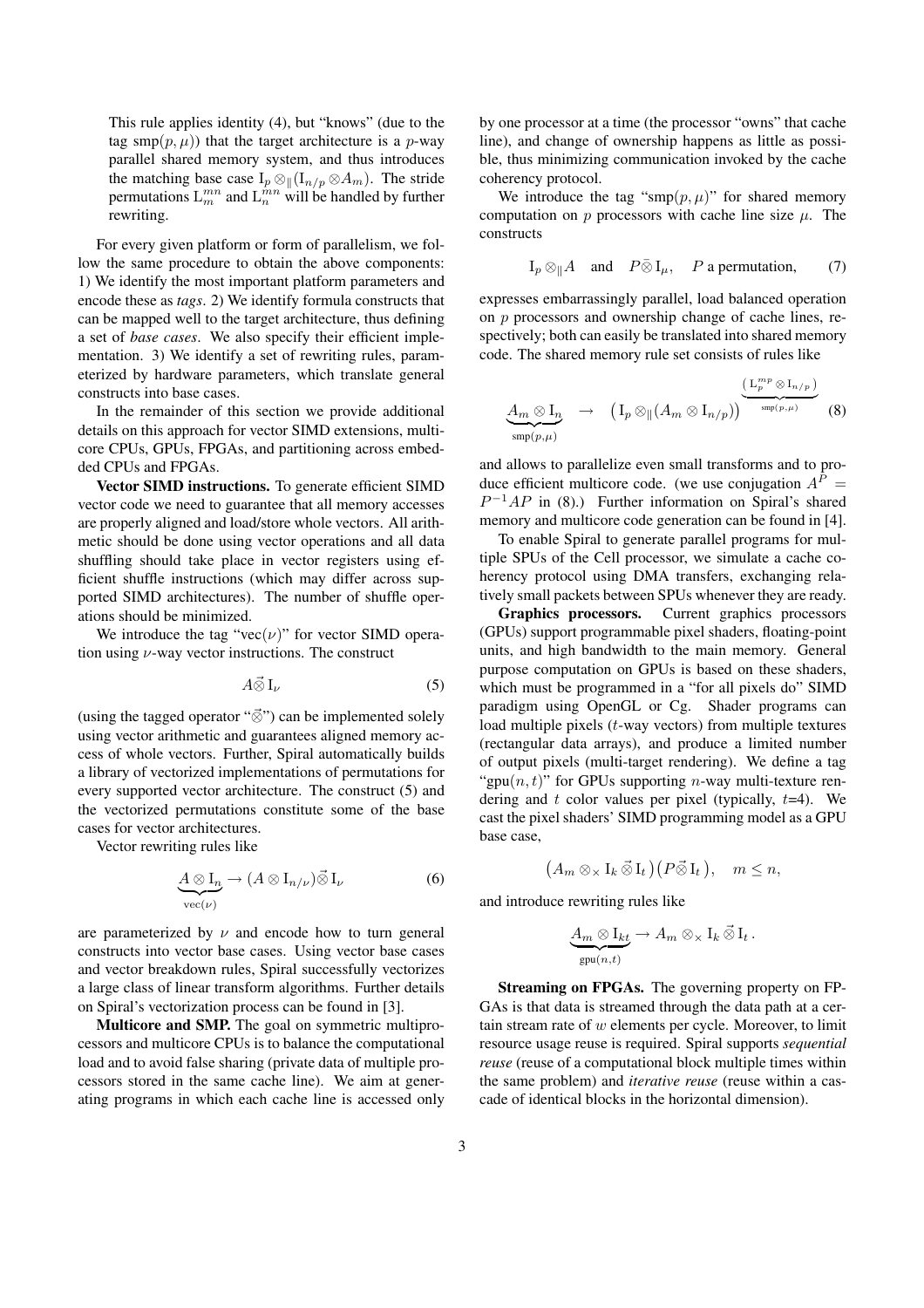We use a a tagged tensor product  $\otimes_s$  to indicate streaming reuse. (9) shows a rule used to extract streaming reuse. The tag "stream $(w)$ " instructs the system to restructure the formula to have w input and output ports.

$$
\underbrace{\mathrm{I}_m \otimes A_n}_{\mathrm{stream}(w)} \to \mathrm{I}_{m/w} \otimes_s (\mathrm{I}_{w/n} \otimes A_n), \quad n \le w \tag{9}
$$

In (9),  $w/n$  instances of  $A_n$  are built in parallel and reused over  $m/w$  cycles. More details on Spiral-generated hardware designs can be found in [8].

**Accelerating software by FPGA.** Current FPGAs contain embedded processors and thus are a target for FPGAaccelerated software. Spiral generates FPGA-accelerated software, using its hardware design and software tool chain. The hardware and software communicate through Spiralgenerated glue code, utilizing the vendor-supplied interface between the embedded CPUs and the FPGA fabric.

(10) shows a rule used to perform the HW/SW partitioning. The tag "partition( $s, A_m$ )" instructs the rule system that constructs  $A_m$  are supported in hardware and that the FPGA accelerator block  $A_m$  supports streaming of s independent calls.

$$
\underbrace{\mathrm{I}_m \otimes A_m}_{\text{partition}(s, A_m)} \rightarrow \underbrace{\mathrm{I}_{m/s} \otimes (\mathrm{I}_s \tilde{\otimes} A_m)}_{\text{SW}} \tag{10}
$$

(10) breaks a tensor product with too many independent calls into a software and hardware loop. More details on Spiral-generated software accelerated by hardware can be found in [2].

## **4 Experimental Results**

Spiral generates highly optimized transform programs for a large class of advanced architectures. The generated code is consistently competitive with the best available vendor libraries and open source libraries like FFTW. Note that a vendor library like Intel's IPP and MKL or Xilinx Logi-Core requires many man-years of coding effort.

In the following we show a few example benchmarks focussing on the DFT due to space limitations.

**SIMD vector code.** Spiral is particularly successful in optimizing for vector SIMD extensions like Intel's SSE, and AltiVec/VMX supported by PowerPC G4, G5 and Cell processors [3]. We show the performance of Spiral generated vector code in Fig. 2 (a): Complex 1D  $DFT_n$  for all sizes  $n = 2, 3, \ldots, 64$  on Intel Core2 Duo (single core), 2.66 GHz, 4-way SIMD (SSE2), single-precision. Spiral is much faster than Intel's MKL for all sizes.

**SMP and multicore code.** In Fig. 2 (b) we compare sequential and parallel performance of Spiral generated 1D complex single-precision DFT programs to FFTW 3.2 alpha and Intel's IPP 5.0 on a 3 GHz Core2 Extreme (4 cores). Spiral generated sequential code is on par with FFTW and IPP. Spiral-generated parallel code outperforms FFTW and IPP and makes the parallelization of very small FFTs  $(n =$ 1024) possible [4].

In Fig. 2 (c) we show the performance of single-precision WHTs on a 3.2 GHz Cell processor. We compare the performance on a single SPU and 4 SPUs, both are 4-way vectorized codes. Starting at  $n = 2^{11}$  using 4 SPUs provides speed-up, reaching up to 3 times over a single SPU.

**GPU.** In Fig. 2 (d) we show the performance of singleprecision WHTs on a 3.6 GHz Pentium 4 with a Nvidia 7900 GTX GPU. For small sizes 4-way-vectorized SSE code outperforms the GPU code, but from  $n = 2^{16}$  on the CPU code suffers from memory bandwidth problems and the GPU code runs at its full potential. Combining both codes leads to high performance across all sizes.

**FPGA.** In Fig. 2 (e), we examine performance versus area for DFT 1024 cores generated for the Xilinx Virtex-5 FPGA platform. Cores are generated across a wide range of architectural options; the Pareto front consisting of the most efficient designs is presented here. Xilinx LogiCore designs offer similar cost and performance to our smaller cores, but provide very limited scalability.

**FPGA-accelerated software.** In Fig. 2 (f) we show the performance of FPGA-accelerated software on a Xilinx Virtex-II Pro FPGA with embedded PowerPC 405 core. We accelerate a whole DFT library of sizes  $n = 2, 4, \ldots, 8192$ with two hardware cores. While the cores provide the strongest performance boost at their native size, other sizes are sped up considerably as well.

## **5 Conclusions**

We showed that for an entire domain of structurally complex numerical kernels, the implementation for a wide range of platforms can be automated while still achieving highest performance. Even though our framework is domainspecific, we believe that its underlying principles can be applied to other numerical domains. Doing so is a main direction in our current research.

## **References**

- [1] G. Baumgartner, A. Auer, D. E. Bernholdt, A. Bibireata, V. Choppella, D. Cociorva, X. Gao, R. J. Harrison, S. Hirata, S. Krishanmoorthy, S. Krishnan, C.-C. Lam, Q. Lu, M. Nooijen, R. M. Pitzer, J. Ramanujam, P. Sadayappan, and A. Sibiryakov. Synthesis of high-performance parallel programs for a class of ab initio quantum chemistry models. *Proceedings of the IEEE*, 93(2), 2005. special issue on "Program Generation, Optimization, and Adaptation".
- [2] P. D'Alberto, P. A. Milder, A. Sandryhaila, F. Franchetti, J. C. Hoe, J. M. F. Moura, M. Püschel, and J. Johnson.